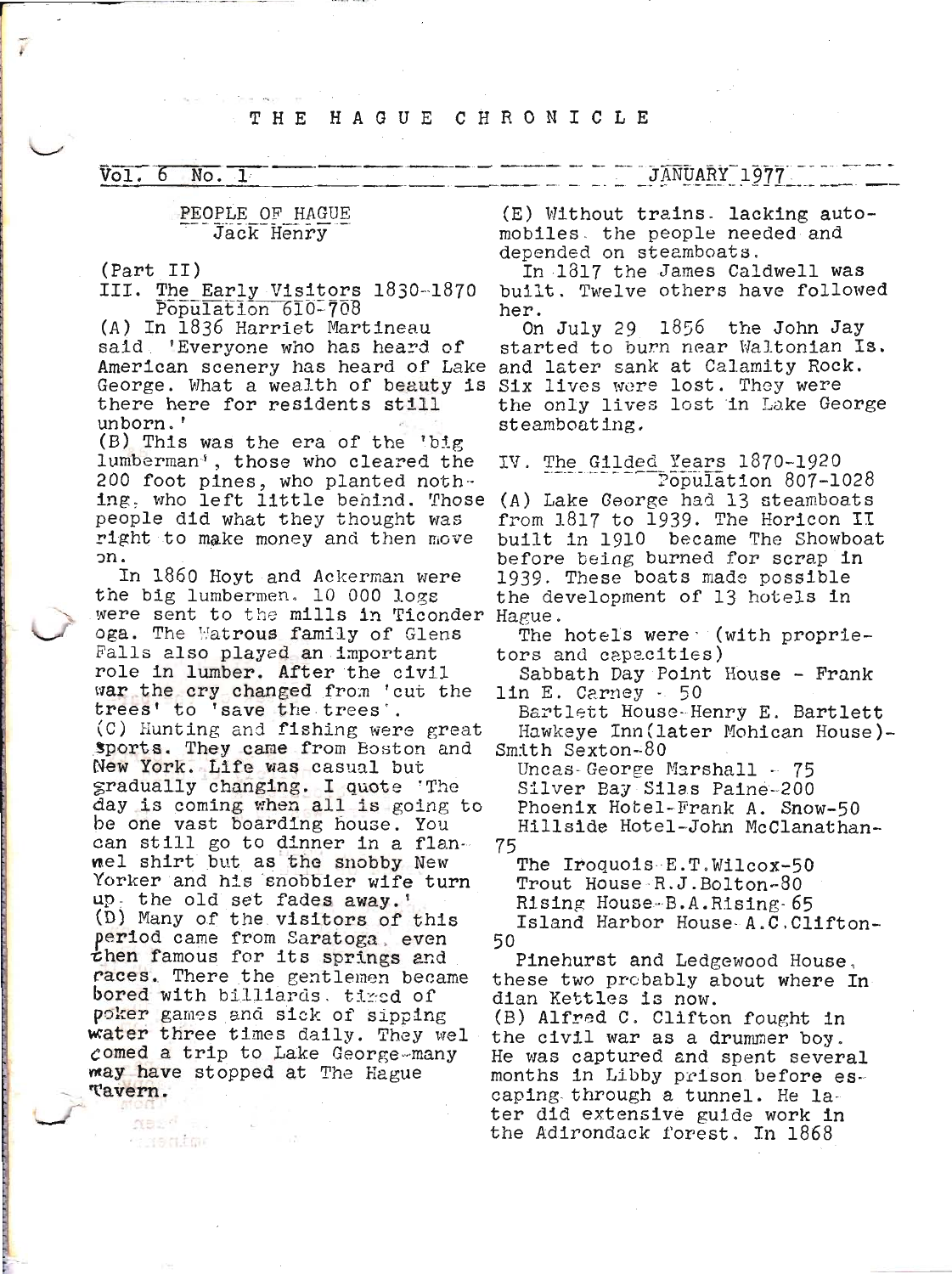PEOPLE OF HAGUE cont.

he ran the Larabees Point Ferry. In 1882 he bought the Island Harbor House property from Kilbourne Miller. Mr. Clifton's roaring "By Mighty" was famous.

1. The hotel opened on May 19. 1883. The first four guests were from Boston-L.W. Lawton, Joseph W. Cooledge John S. Loring and Augustus Flagg.

2. My grandfather, J.Buchanan Henry stayed there on August  $28.$ 1883. On June 23, 1888 he stayed there with my father and three of his brothers.

3. Others who stayed in those early days were The Robinsons of Staten Island, the Weed Family of Savannah and Mr. & Mrs. Harry William Watrous of New York on August 30.1889. S.R.Stoddard of Glens Falls and Smith Sexton of Syracuse also were guests. (C) Col. William D'Alton Mann  $(1839 - 1920)$  was born in Sandusky Ohio. A soldier inventor and editor he joined the Michigan Cavalry as a captain in 1861 and later became a colonel.

In 1867 he settled in Mobile. formed three papers into The Register and ran for election as a Democrat. He won the election but the Federalists would not let him serve.

In 1891 he became editor of Town Topics and The Smart Set both financed with unwilling 5 figure sums furnished by prominent New Yorkers.

He had a summer house first up on Waltonian Island until the state made him move it to the mainland in 1917.

(D) Harry William Watrous of New York was a painter, future president of the National Academy of Design, fisherman and reconteur.

Col. Mann had a 30 lb. wooden trout that he used to display for Watrous to see.

To get even. Watrous developed his famous monster" which he installed in the lake in front of his place.

(The Jack Henrys have a colorful drawing of this monster and the original is on display at the Lake George Institute of History Art and Science at The Old Courthouse in Lake George Village.) (E) There was a most amusing article in The New York Evening Sun on June 28, 1904 written by Acton Davies the drama critic. It indicates that all was not dull and boring in this era. I quote:

The heroic rescue by Paymaster H.E. Jewett (of the Kentucky) of Mrs. Frank M. Bates the dowager actress who in her younger days. was known as the most famous Juliet of the Pacific Slope but to later day audiences is known as the mother of that brilliant voung star. Miss Blanch Bates

Bates was so excited by Mrs the appearance of the monster some thirty yards away from the launch in which she was a passenger that she leaped into the lake. Paymaster Jewett sprang after her and seizing her gallantly but somewhat peremptorily by her nearest leg, towed her into shallow water.

He goes on to speak of the party they had been attending (at  $Mann's I think$ .

The refreshments at this party had consisted entirely of cold tea Albert biscuits and lemonade. So there was no possibility of the imagination of the spectators having been in any way heightened or illuminated at the time.

(F)Graphite Samuel Ackerman discovered graphite while plowing on Round Mountain in West Hague during 1877. The first mill was built in 1888. It burned in 1891. The second mill gave Hague its industrial boom during the years from 1891-1921. Population boomed 21.498%. Wilford Ross' book Graphite makes it seem like a happy life led rather grandly by Thom as Lonergan who must have been a good personnel man. Prominent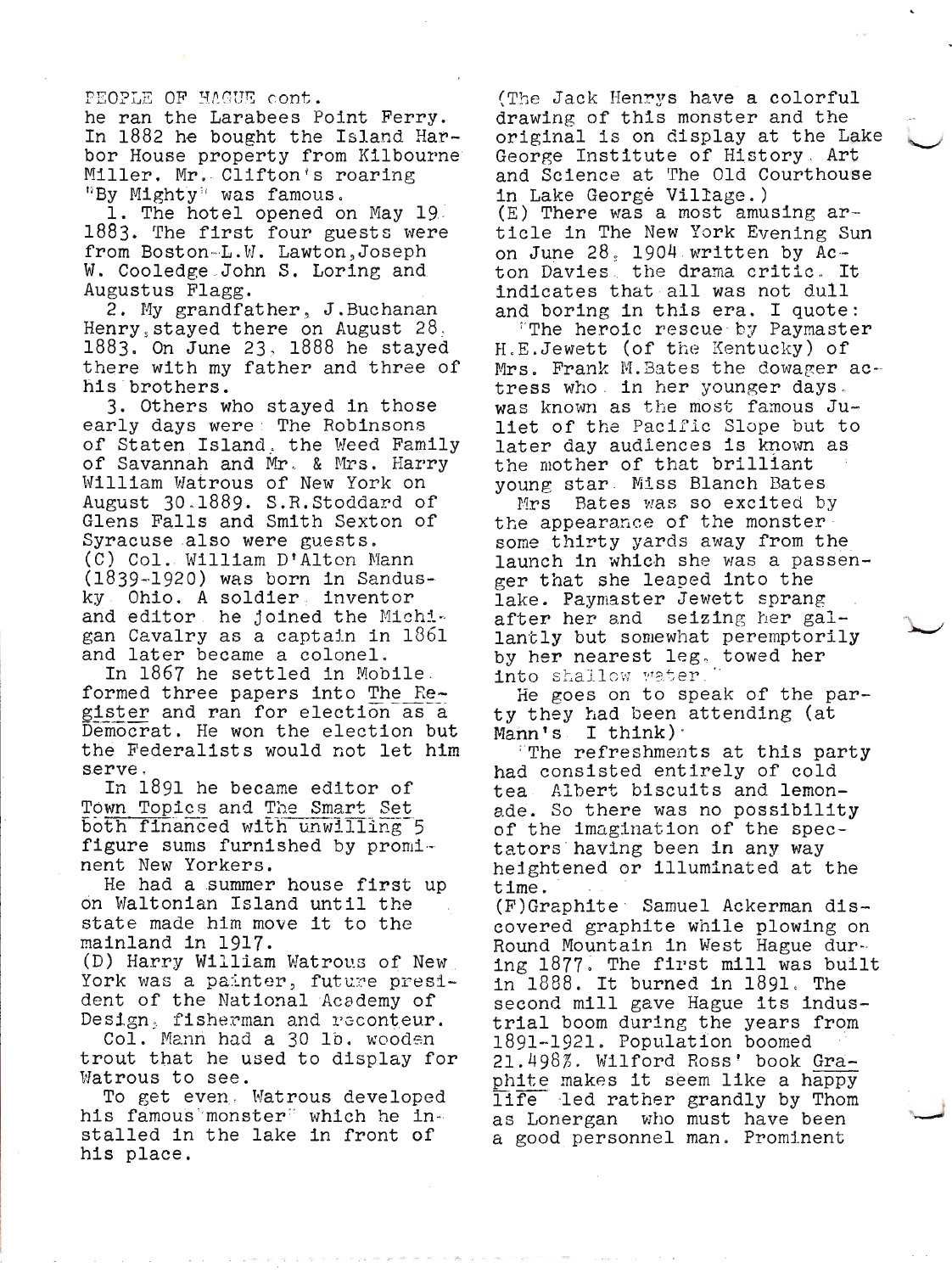PEOPLE OF HAGUE cont.

names connected with the mine were:

Russell, Scripture, Duell, Robolee. McCoy, Nelson Porter Ernest DeLarm, Fletcher Beadnell and Joe Pelkey.

The Roaring Twenties 1920-30 V. Population 1028-741

(A) Automobiles appeared in an increasing quantity. Unknowingly they forecast the death of the steamboats except for tours, and the death of the hotels as a key way of life.

The closing of Graphite Mine also contributed to decrease in the population.

(B) I remember well sleeping on the back porch of the Henry Cottage at the Island Harbor House and waking to hear car after car careening through with their loads of bootleg whiskey.

(C) The days of the Hague regata were gay with the competition between Henry and Moore, Reis and Moore, Spear and Moore! They were exciting but nearly as extinct as the steamboats.

(D) We did not think we were 'snobby", but the flannel shirt was not the common garb.

(E) Roscoe Slack bought the old Lake George Country Club property at Indian Kettles and sought to sell it in lots. Some were sold but it was then too close to 1930.

(F) Many men were prominent in my boyish eye: Will Keenan the storekeeper Reuben Haskins, the driver: Pete Barnett, the master stonemason: Adrian Davis, the master mechanic Leroy Scott who trained Adrian Davis Brayton Baldwin, the carpenter.

(This is part two of a three part article, researched by Mr. Henry for The Historical Society. List of sources available on request.) 33.5

Sü.

## TOWN BOARD

Town budget has been adjusted downward as a result of Federal monies made available to the County as a high unemployment area. Lower county taxes means lower town taxes and expected increase in Hague taxes will therefore be less than 75¢ per thousand.

Tax exemption for businesses with construction costs over \$10 000. was discussed and will be studied further. This proposal has been opposed by Warren Co. Board of Supervisors several other towns and our School Board because it increases the tax burden on wage earners and middle income families.

Dec. 28 bids will be let for new snow plow--dump truck. And re-bids for gravel.

Contract awarded T & T Sales Corporation of Latham. NY for tail-gate sander.

Town will now use services of Lake George Park Commission for sewer inspections. Herbert Belknap resigned as Sanitation Inspector.

Harry White was given permission to attend NY State Assessors Convention at Grossingers. He is Chairman of our Board of Assessors.

Warren County Bicentennial committee will present a Colonial Uniform a maple tree and a bronze plaque commemorating the bicentennial--in a ceremony at the public beach on Fri. Dec. 17.

Mr. W. Keith DeLarm will accept for the town. The uniform will be displayed in the Town Hall. The tree will be planted in the public beach area and the plaque will be imbedded in cement this spring. Ski Tow will be operative for

Christmas vacation and thereafter.

Mrs. Malcolm Grimes Sr. has been advised by the Lake George Park Comm. and Town Supervisor that they will need permit from the town to install motor homes court.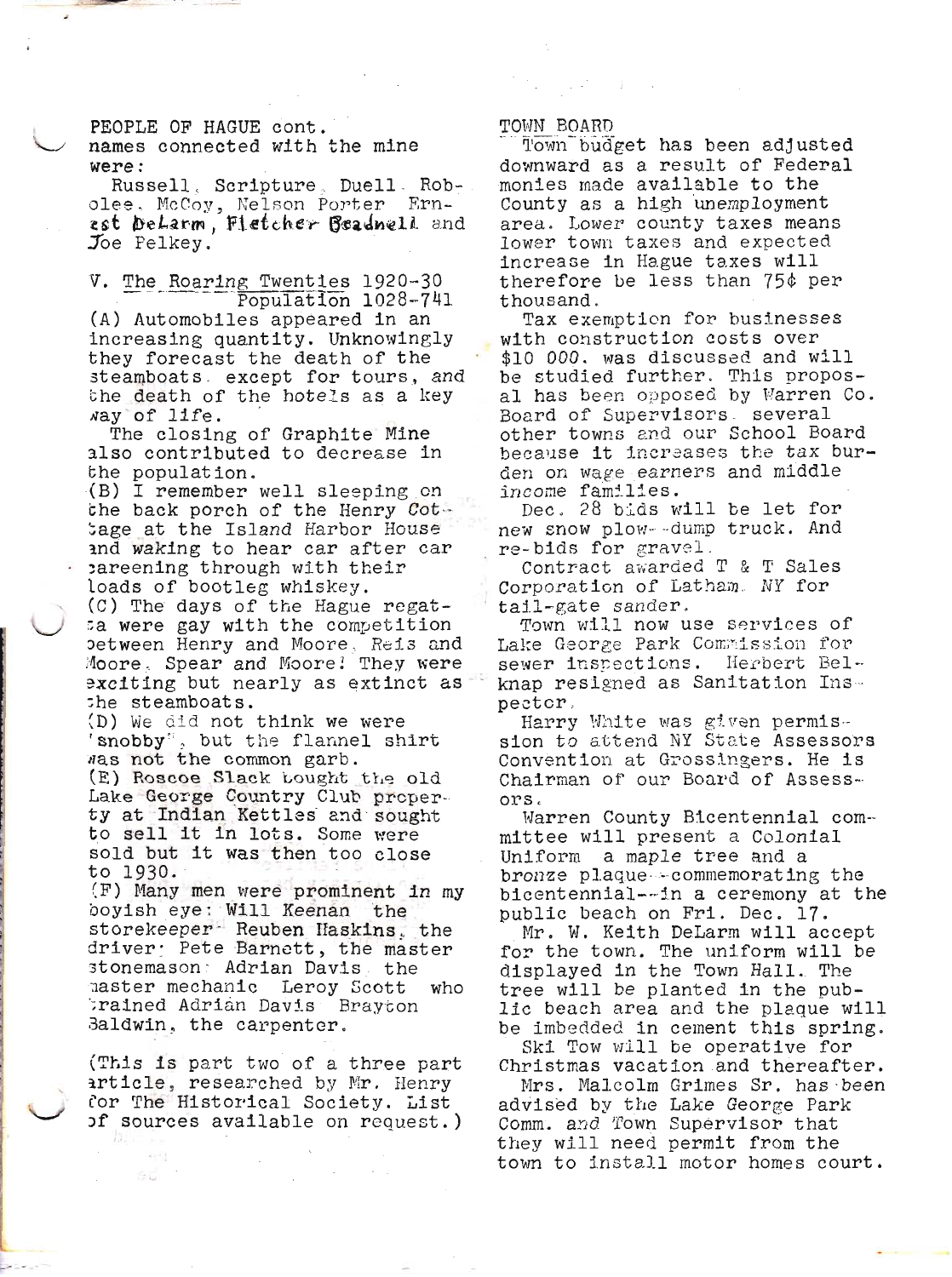THE HAGUE CHRONICLE is edited and published monthly by H. Virginia Shattuck - Holmsn Hill - Hagne It is supported by civic minded citizens and local organizations mimeographed by Silver Bay Associ ation as a public service and news items are solicited.

PLANNING BOARD Edward H. Crabbs Chairman reports that a Zoning Ordinance for the town of Hague will be presented to the Town Board on Dec. 28. A public hearing will then be announced and copies will be made available to the public before the hearing.

This represents many hours of meetings and study on the part of our Planning Board. Mr. Crabbs, John Carney Norman Strum Alfred Zeese (alternate Everett William Cobb--Town Board Lee) liason man and Keith DeLarm exofficio as Town Supervisor have been working with William Davidson the Director of Lake Champlain Lake George Regional Planning Board.

Tentative plans and maps were made by Adirondack Park Agency on basis of geography. These were submitted to the towns who in turn made corrections based on knowledge and study of actual conditions in each town. Mr. Davidson would then forward them to APA for approval. For example in October Mr. D. had submitted a revised map to Mr. Gregg Hill of APA and was advised that three sections of our town exceeded the density allowed by APA and it would be necessary to file for map amendments. This will be done.

In the meantime. the plans for our town's zoning ordinance have been worked through and will go to the Town Board etc. CHOICE Keep Hague beautiful clean

& quiet or squandor our chief as sets in fast buck projects? Let the Board know what you think.

Letters are tabulated by Keith DeLarm for presentation at Board Meetings or Public Hearings.

ADRA SEERUP

Mrs. Emil Seerup is very much a person in her own right. With the instincts of a good teacher she shares her knowledge and skills freely and likes to bring out the best in others.

Mrs. Margaret Neilson made some notes for us:

She grew up in Oak Park, Ill. graduated from Oak Park River Forest High School then attended The Art Institute in Chicago.

Taught ceramics and oil paint. Ming in Port Washington Long Is- $\mathtt{land}$ . N.Y.

Was a volunteer worker at the Sands Point Nursing Home in Port Washington where she headed the Arts and Crafts Department for three years.

In Hague she has run the Hague Arts Fair since it started four years ago.

Chairman of the Mohican Chapter of the Home Bureau in Hague for three years and chairman of the Warren County Home Bureaus for two years. Also on the County Executive Craft Committee for five years and advisor to the county chairman.

Bowls with the Adirondack mixed couples league and a summer league.

Is an artist and paints in all media.

Assists at Silver Bay Association. teaching Arts and Crafts and acting as hostess in the dining room when needed.

Mrs. Wallace Hamilton writes .. She already has a fine pur-

pose and makes a real contribution with her mind and hands in all the beautiful things God has given her the talent to make which make other people happy."

Busy with three children, a home and her arts and crafts work Adra did not travel with Emil very often but in 1976 they sailed on the Kungsholm to Europe and the Scandinavian count ries visiting Scotland Norway, Sweden, Denmark Finland Holland Spain, and Portugal. They were unable to land in the Azores because of a hurricane!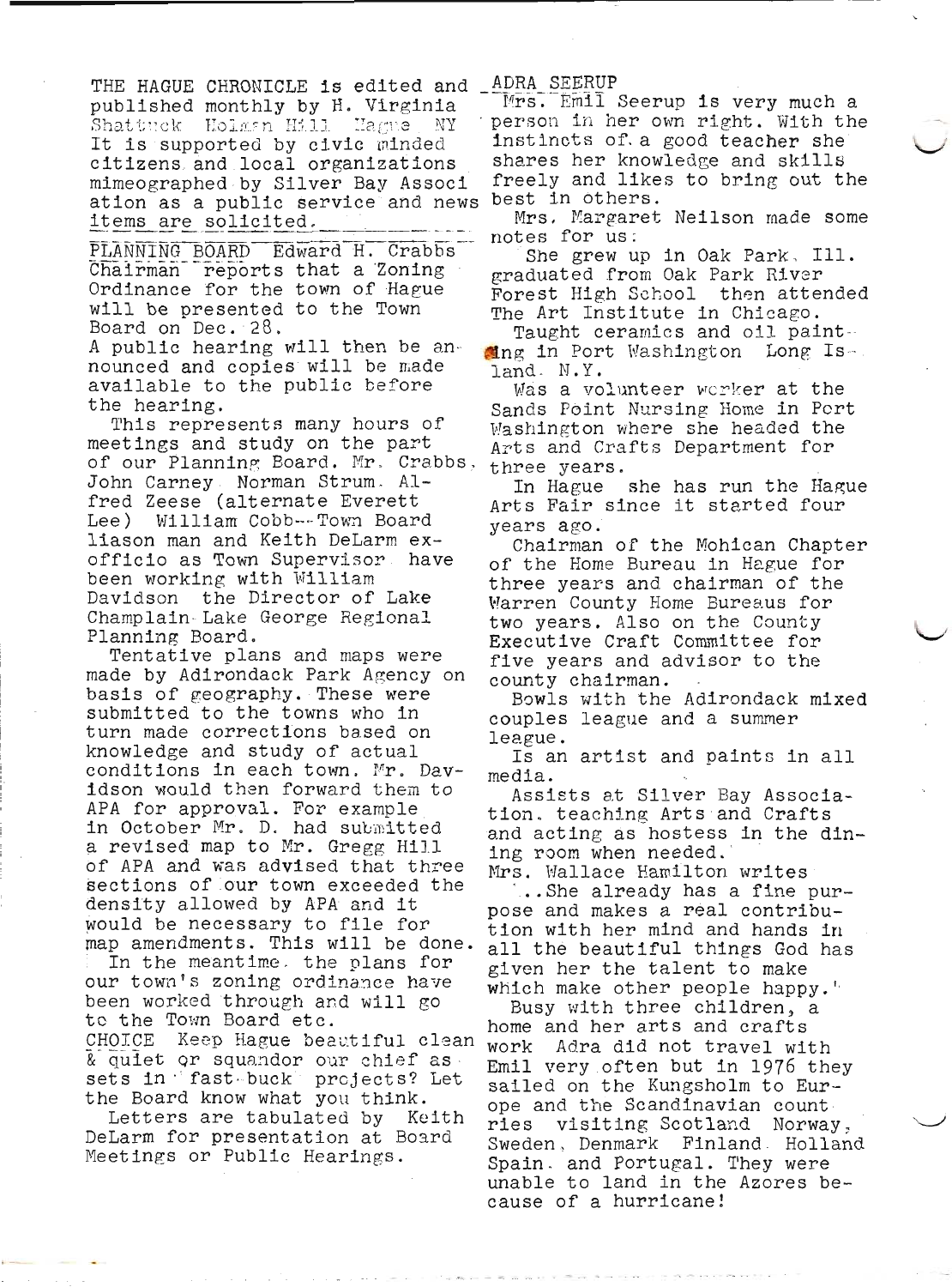Everyone is delighted to know that she plane to stay in Silver Bay except for short trips to visit friends and relatives.

Son Galen gets home often, for weekends, from Plattsburg University where his major is in biology. She keeps in close touch with Maren and Darryl by phone, letter and holiday visits.

Her paintings, in oil on canvas and Lake George scenes in oil on wooden shingles are selling at twice the value she placed on them, in the gift shop in Aviation Mall, the Adventure Inn in Schroon Lake and from her home.

Adra says she is staying in this area because she likes living on The Lake. "It is always changing, never the same scene and all of them beautiful."

And she has "so many friends here." She likes the combination of friendliness and independent spirit she finds in the people and, in the summer, she enjoys the activities at Silver Bay Association and the many friends she has made there in the past twenty years.

SILL MORGAN'S PARENTS Mary and George Morgan of Bolton Landing. driving south with their daughter Mary Burry, of Chagrin Falls, Ohio. were struck by a northbound car driving to the left of pave-Mrs Morgan died ment markings. in the Glens Falls Hospital later that day. Mr. Morgan has left hip and pelvis injuries. Mrs. Burry is also reported in serious con dition with multiple injuries. Mrs. Morgan is also survived by another son, George Jr оf Cleveland, Ohio and a sister,

Evelyn Clements of Cleveland.  $(Nov. 23)$ J. FLOYD McTYIER just celebrated

his 96th birthday and is looking forward to his own Centennial in three years.

He writes that he is in excellent health and enjoying his home and friends in Leisure Manor. retirement residence for the young at heart", in St. Petersburg.

MR. LOUIS SPELMAN, SR. at age 90. had recently survived a heart attack but expired on Nov. 23 at Community Hospital in San Bernardino Calif. where he had been spending the winter months with his son Wallace.

He was well known to most of our readers. Mr. Seerup told his full story in the Dec. 1974 issue of The Chronicle.

He came to this country from Germany. Starting, at age 16. in a bakery in Syracuse. he moved to New Rochelle worked as maintenance man in New York City and took courses in construction work and other sciences.

He was discovered by Silas H. Paine, became Superintendant of grounds and buildings for Silver Bay Association and taught algebra chemistry physics general science and supervised theory and practice in construction at the Silver Bay Boy's Prep School.

He arranged summer rentals designed and constructed several houses and in 1958 became a licensed real estate broker.

He was active in The Hague Baptist Church. the Mount Defiance Masonic Lodge and the Mohican Council of Boy Scouts of America.

He is survived by a daughter Mrs. Katherine Proctor of West Hartford. Conn. four sons--Irving L. of Morristown N.J.. Wallace R. and Dr. George M. both of San Bernardino. Louis Jr. of Silver Bay--ten grandchildren and five great grandchildren.

An additional memorial service is planned for July 20 at the Silver Bay Chapel.

Memorial gifts are being made to Mohican Council of Boy Scouts or to Silver Bay Association.

ANNUAL FORMAL TEA FOR SENIOR HIGH SCHOOL GIRLS held by The Ticonderoga College Club at the home of Mrs. Gerald Lawson was attended by Debbie Bly and Valerie May of Hague High School in Nov.